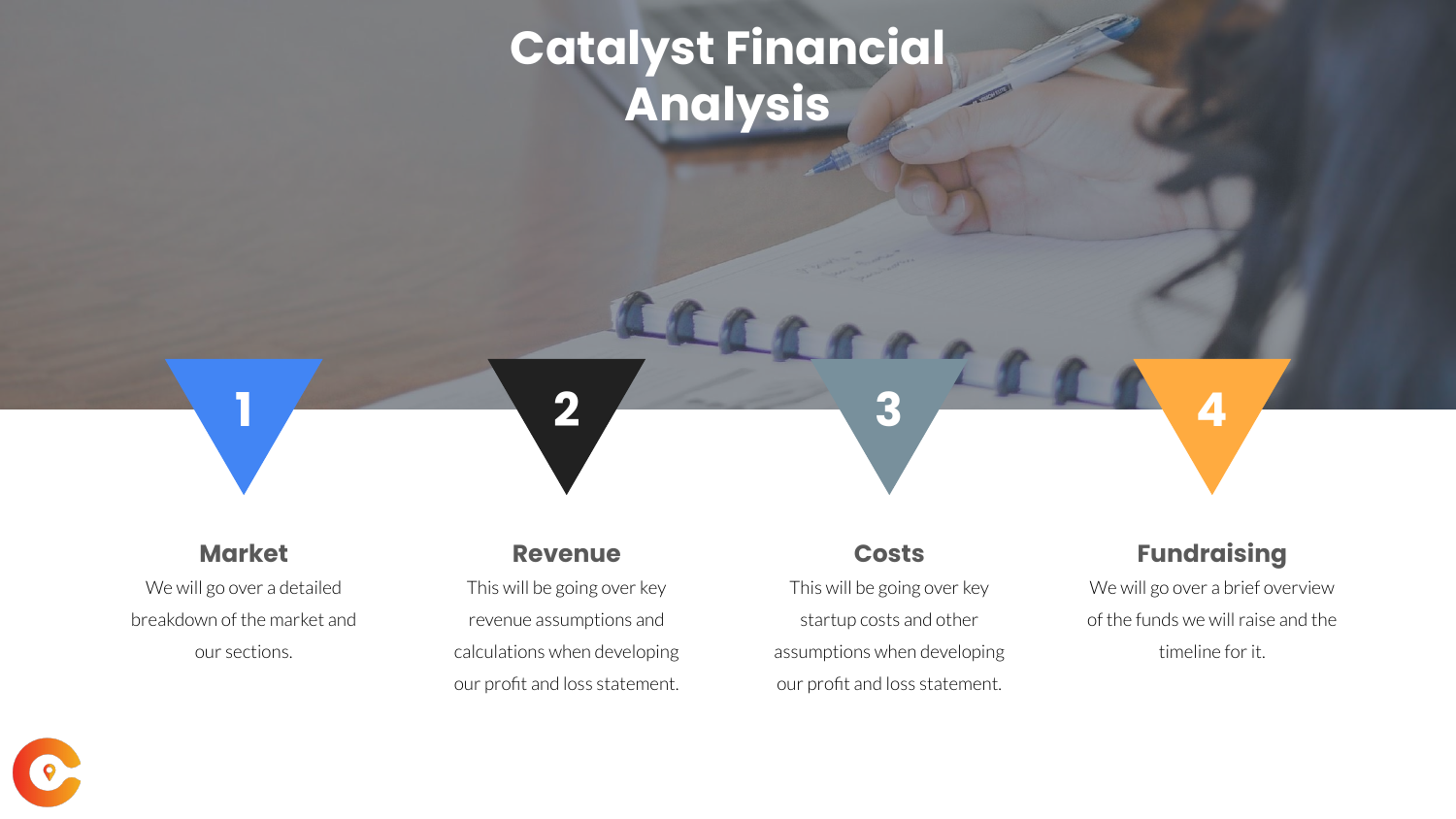TAM, SAM, SOM (UAE ONLY)

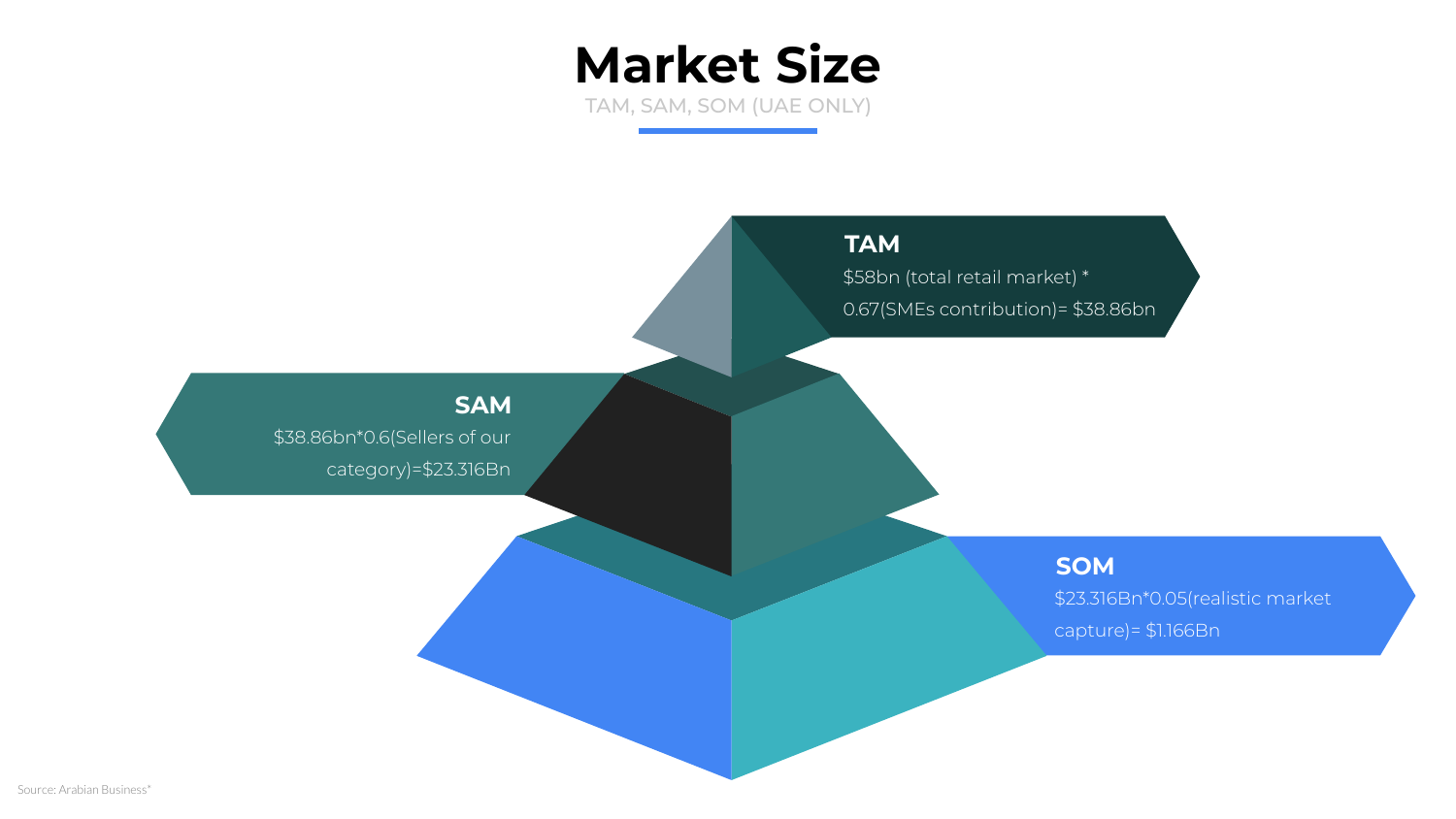TAM

#### **TAM**

\$58bn (total retail market) \* 0.67(SMEs contribution)= \$38.86bn

Here we take a 67% chunk of the total UAE retail market as that is the sales contribution made by the SME/local business sector which we are targeting.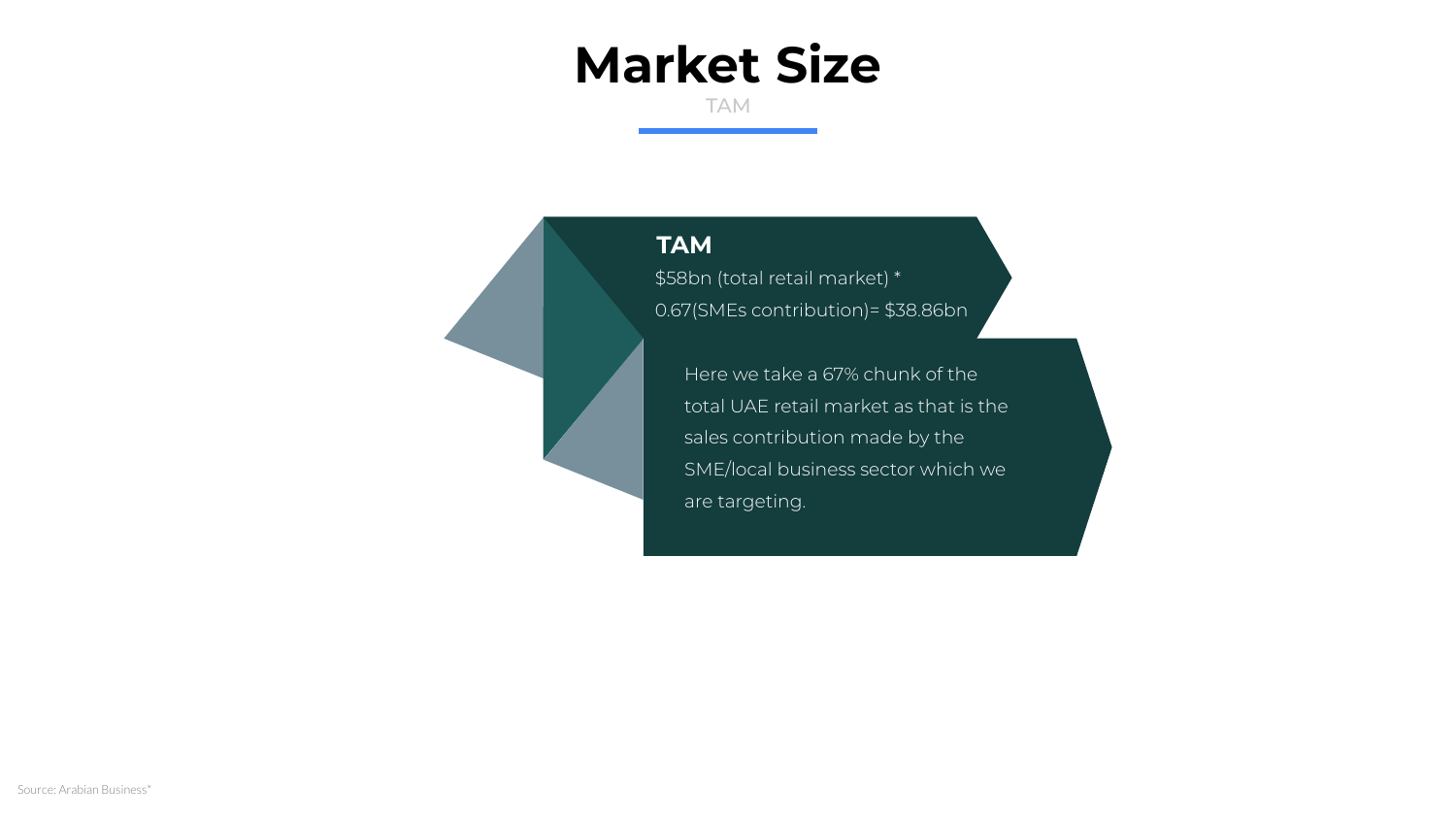SAM

### **SAM**

\$38.86bn\*0.6(Sellers of our category)=\$23.316Bn

Here we had to narrow down further by taking a 60% chunk of that market size as those included the sales of products that we would be selling which do not include groceries, and the like.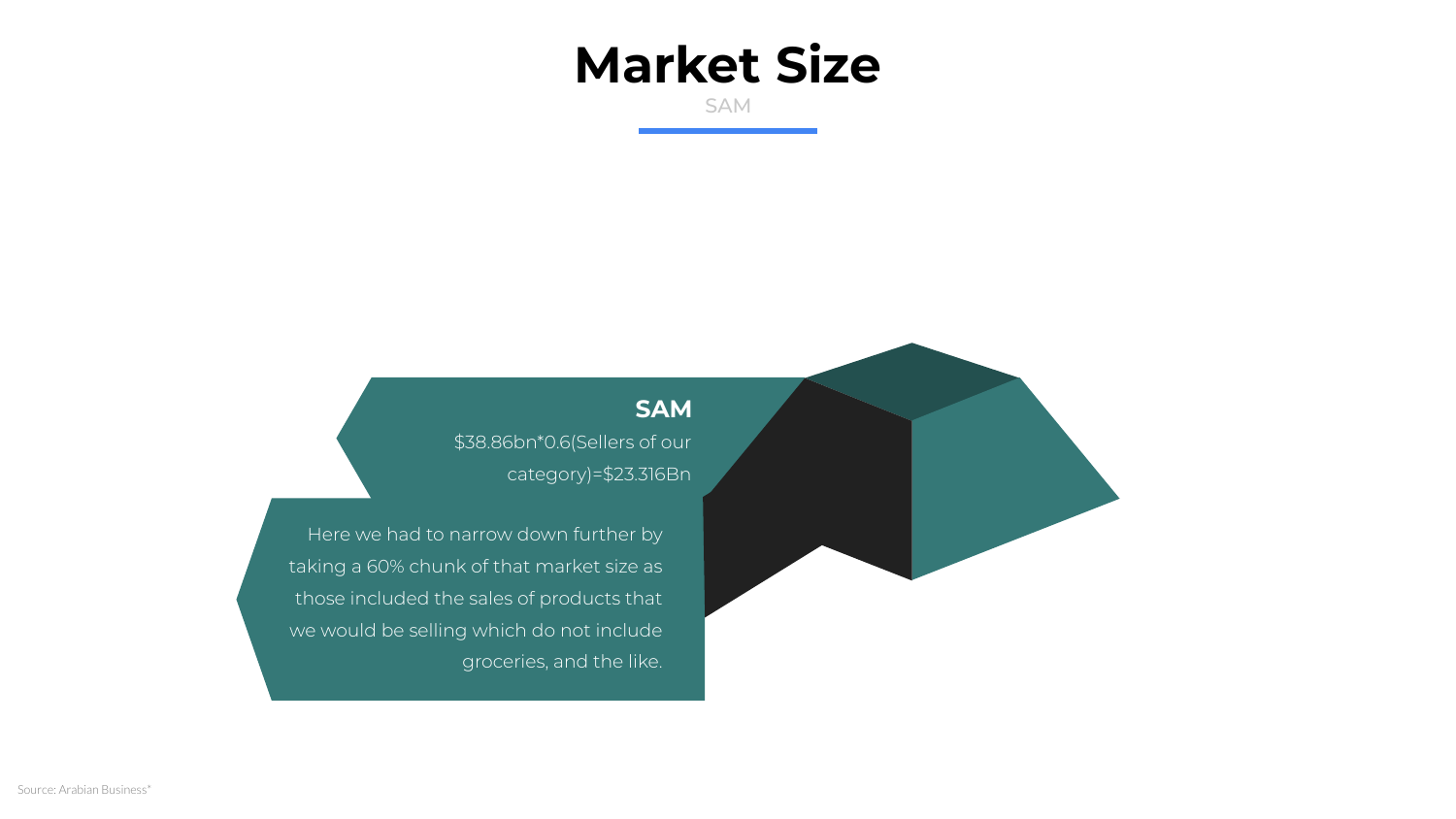SOM

#### **SOM**

\$23.316Bn\*0.05(realistic market capture)= \$1.166Bn

> the most realistic amount of the market we could capture long term. This lead us to taking only 5% of the narrowed market still leaving us with with over a billion.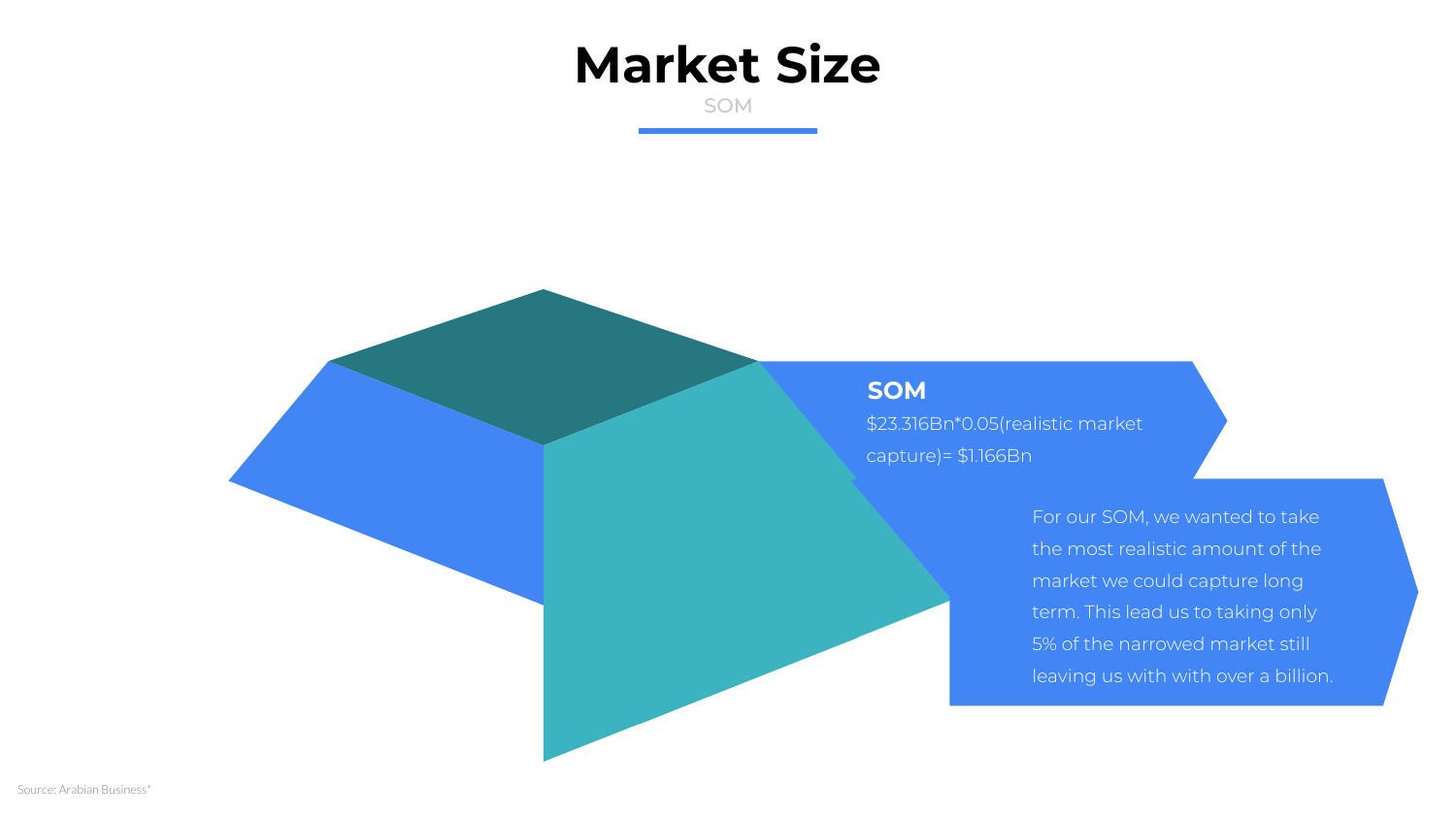# **Financial Plan**

Profit & Loss.

|                           | <b>YEAR1</b> | <b>YEAR 2</b> | <b>YEAR 3</b> |
|---------------------------|--------------|---------------|---------------|
| <b>REVENUE</b>            | 932,800      | 4,664,000     | 13,992,560    |
| <b>COGS</b>               | 158,576      | 792,880       | 3,498,140     |
| <b>GROSS PROFIT</b>       | 774,224      | 3,871,120     | 10,494,550    |
| <b>OPERATING EXPENSES</b> | 402,684      | 4,014,987     | 8,355,456     |
| <b>OPERATING PROFIT</b>   | 371,540      | $-143,867$    | 2,139,094     |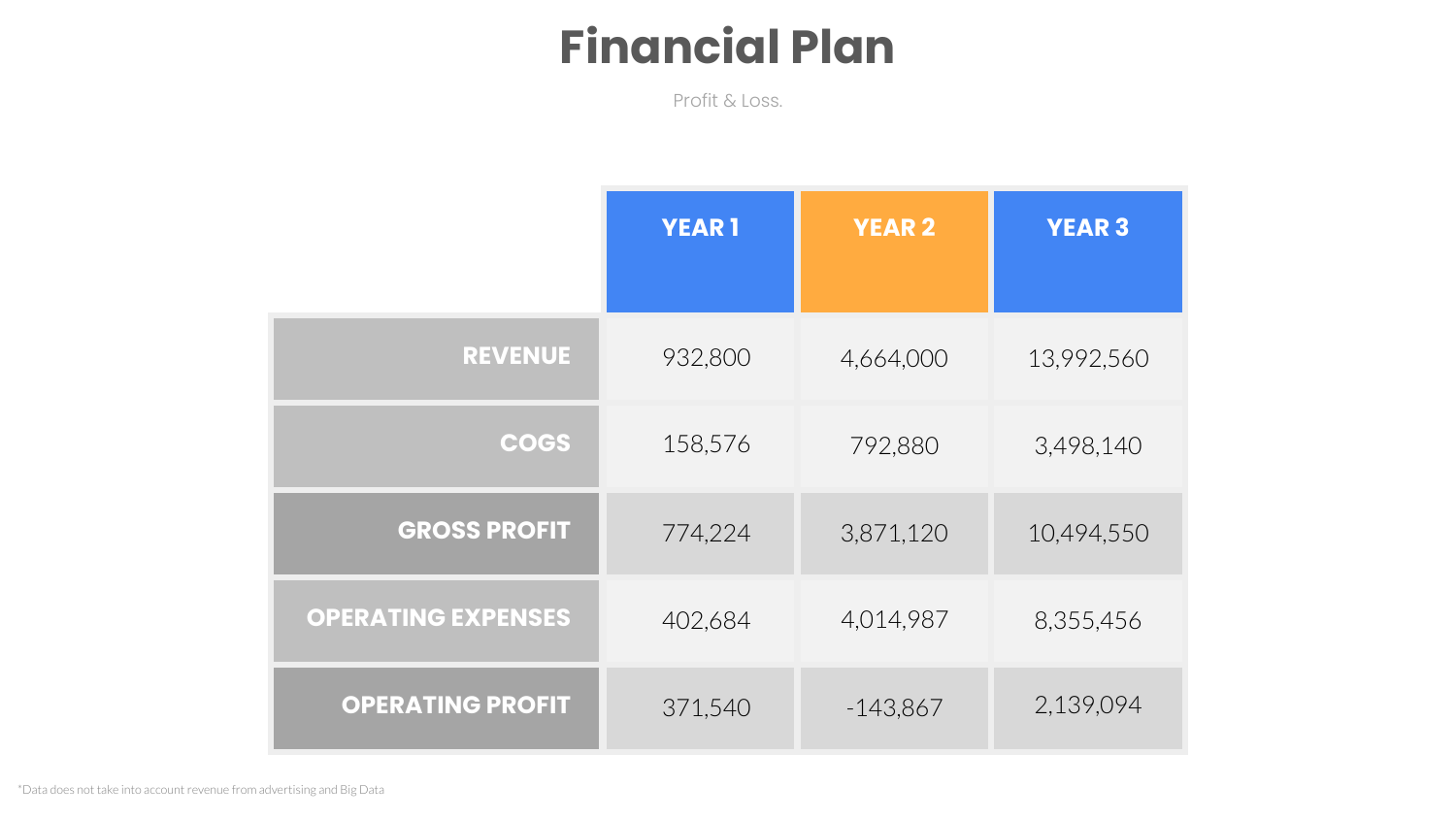### **Revenue Assumptions**



SOM, and then 8% of that, which is our average commission (main source of revenue).

us with nearly \$14 million.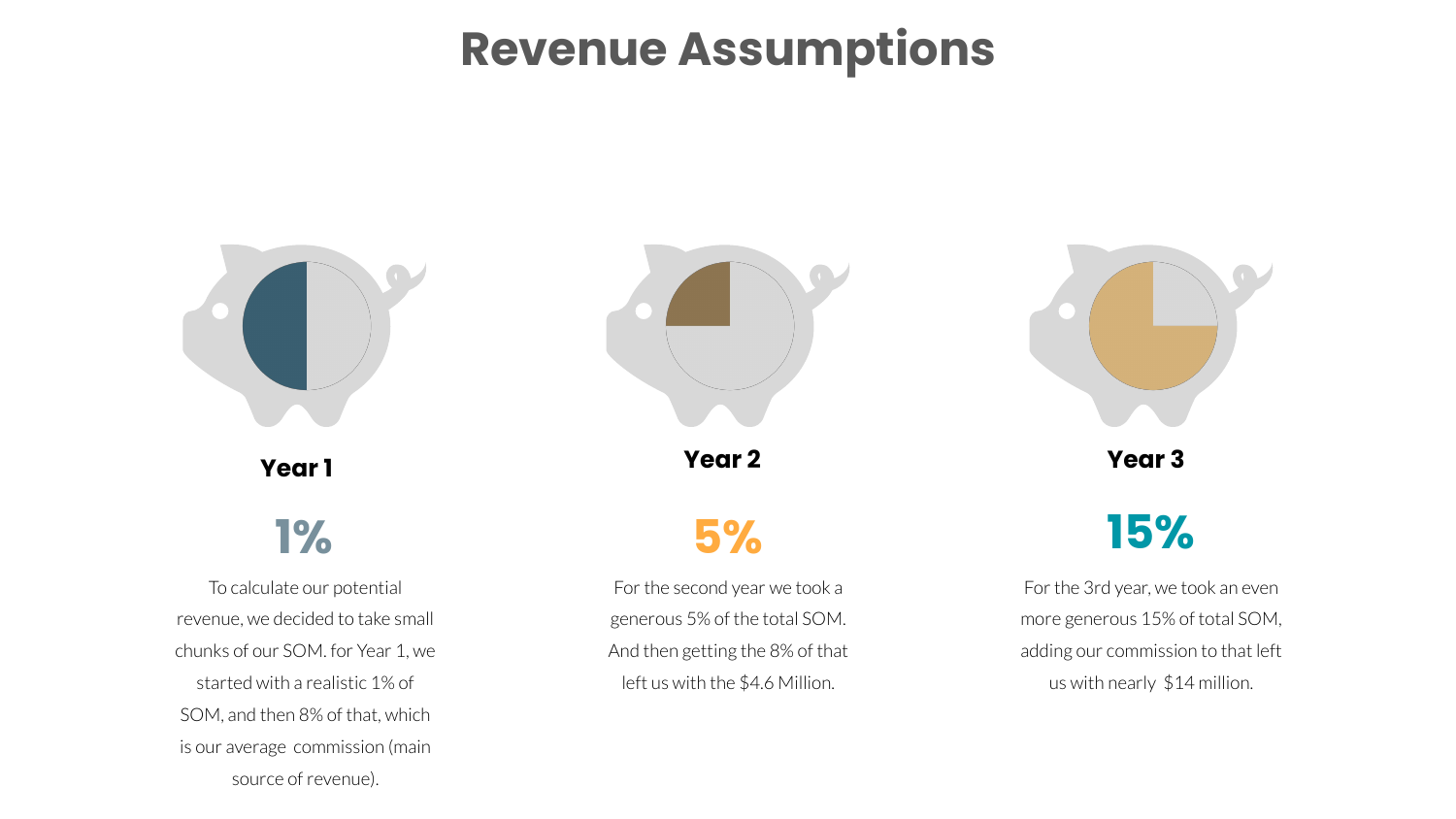### **Cost Assumptions**



reasonable taking into account server and processing costs.

25%.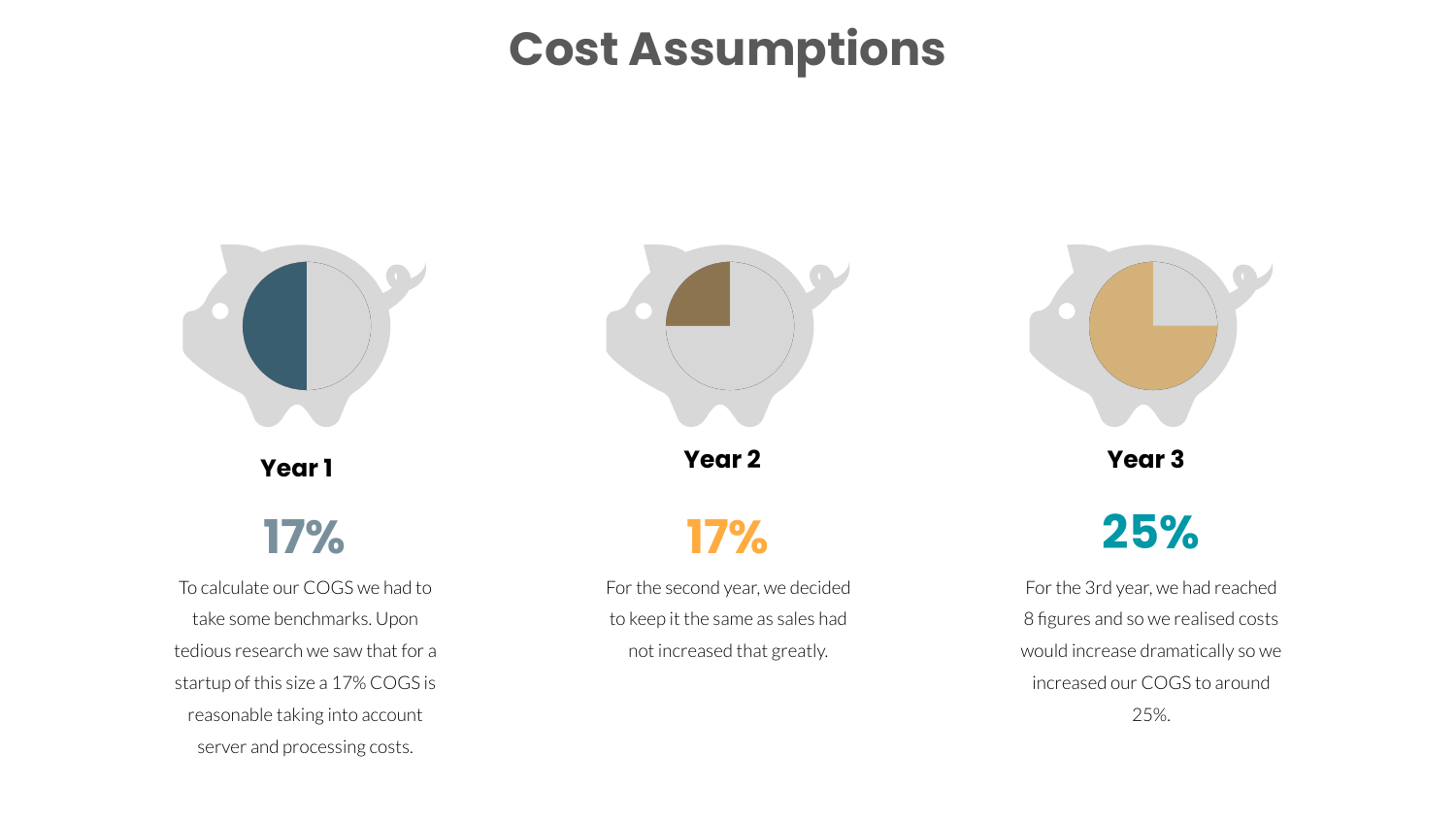# **Fundraising**





### **Pre-seed / Angel**

We plan to raise a pre-seed/ angel investment round of around \$15,000 to get us a headstart in seller acquisition and development.



#### **Seed -> Series A**

Depending on which stage we start requiring capital to expand (due to large revenues and low costs) we might go straight to a series A round of \$25mill to expand regionally in the GCC as well as streamline infrastructure.



#### **Series B -> IPO**

Due to our fortunate profitability we may be able to skip a series B and go straight to an IPO at a \$2bn+ valuation 5 years into it.